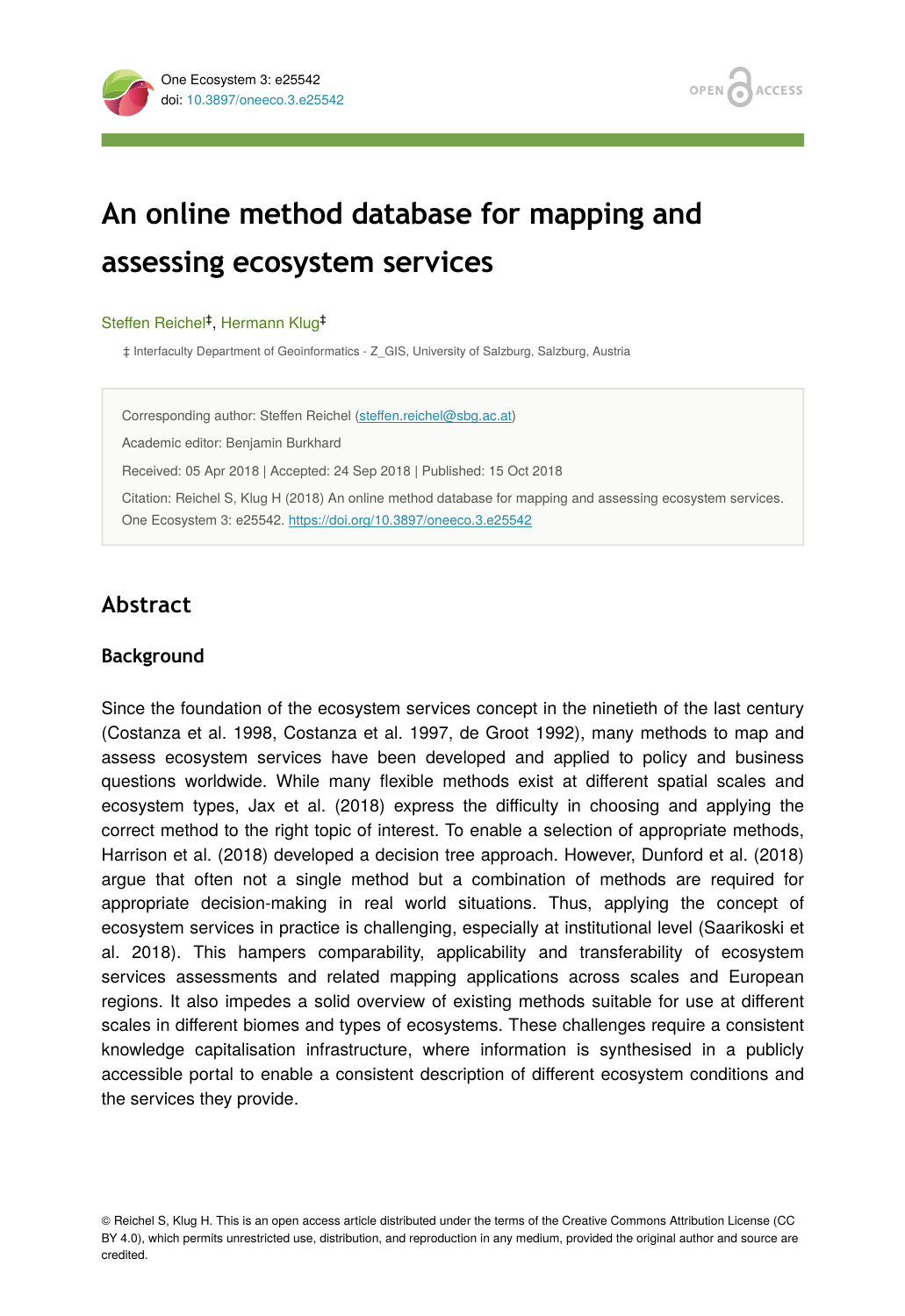### **New information**

Going beyond the previously mentioned challenges requires a flexible methodology for assessing and mapping ecosystem services. The Horizon 2020 project ESMERALDA (Enhancing ecoSysteM sERvices mApping for poLicy and Decision mAking) developed this methodology and implemented it into the "MAES explorer"\*5 and the "MAES Methods Explorer\*1 (MME)". The MME complements previous developments from the EU projects OpenNESS\*2 and OPERAs\*3. In contrast to the OPPLA\*4 case-study-finder with case study areas and accompanied study area booklets and descriptions, MME focuses on methods for mapping and assessing ecosystem services and links those to selected literature and case studies. Additionally, MME provides a comprehensive and publicly searchable collection of peer-reviewed journal references and grey literature about mapping and assessing ecosystem services in Europe. This compilation is cross-related with the case study booklets produced by the ESMERALDA project and particularly methods, which are specifically used to assess and map particular ecosystem services within the case study area. Thus, searching for and filtering of particular case study areas, (related) literature references and/or methods is possible. Santos-Martin et al. (2018) provide the detailed description about the scientific procedure behind the MME tool described here.

### **Keywords**

MAES; methods; case studies; policy questions; business questions

### **Introduction**

The ESMERALDA project supports European member states and affiliated countries in fulfilling their obligations in relation to the European Biodiversity Strategy, in particular Target 2 and Action 5 "Mapping and Assessment of Ecosystems and their Services" (MAES)(European Commission 2011). Santos-Martin et al. (2018) describe the process of creating the database of existing studies on mapping and assesing ecosystem services (ES). This database is the basis for the MME described in this paper. This database builds on existing Ecosystem Service (ES) projects and databases (e.g. MEAS, OpenNESS, OPERAs) and particularly the tiered approach after Grêt-Regamey et al. (2015).

The overall objective of this database and the resulting MME tool is to support the selection of appropriate methods or combination of methods to carry out mapping and assessment of ES, depending on local to regional preconditions. These preconditions for selection can be data and time requirements, expertise, knowledge and experience or the purposes of investigation (e.g. specific policy questions). Another objective is to share experiences through co-creation of knowledge and promotion of an active dialogue via social media and active user groups, like that implemented in OPPLA\*4.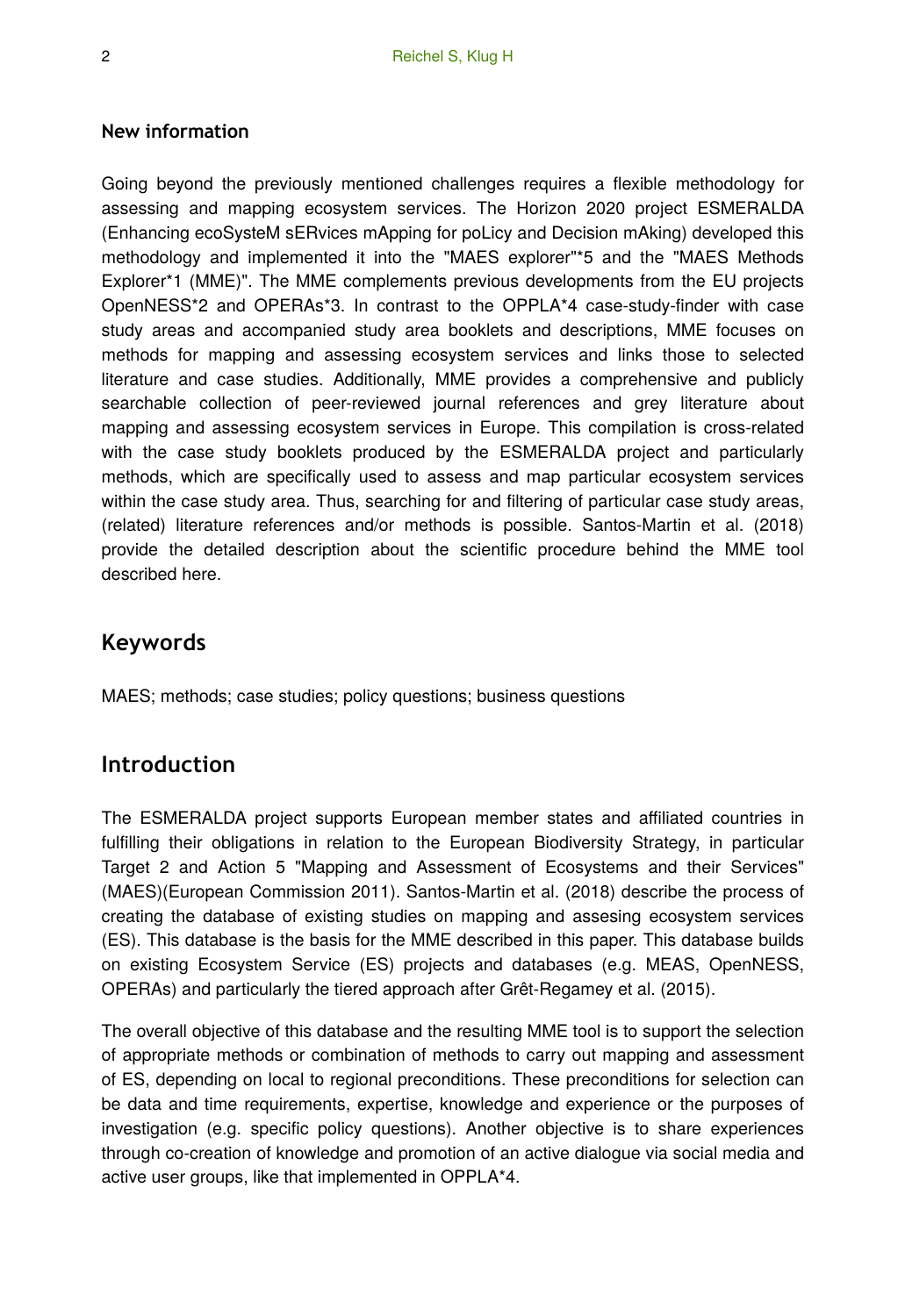This open access tool connects different policy domains and policy/business objectives and has the potential to be interlinked with the MAES explorer\*5 and the Ecosystem Services Partnership (ESP) Visualisation tool\*6. Active participation and engagement of stakeholders, policy makers and practitioners in the development phase during the project runtime should ensure 'quality controlled' database entries, meaningful search algorithms, an applicable graphical user interface and handling of the different toolsets created.

### **Project description**

**Study area description:** The ESMERALDA project specifically focuses on ecosystem services assessments and mappings within European member states but is not limited to them. Literature searches predominantly happened with a focus on European study areas and description of those in literature. However, references also include outer European territories and references and related methods used within them.

**Design description:** To ensure a seamless and independent public access of information about literature, methods and case study areas dealing with ecosystem services, a webbased platform has been chosen by the ESMERALDA consortium members. The process of the creation of the underlying database is explained in Santos-Martin et al. (2018). The resulting spreadsheet document was transformed into a web-accessible database. The latter consists of ecosystem services methods grouped into three spheres: 1. the biophysical, 2. economic and 3. the social sphere. This categorisation enables a quick filtering of literature and methods according to the main subject of interest. In stakeholder meetings, practitioners and policy-makers pre-defined further filters of interest (Table 1).

| Table 1.<br>Search filters implemented by the webtool. |                                                                                   |
|--------------------------------------------------------|-----------------------------------------------------------------------------------|
| Filter                                                 | <b>Description</b>                                                                |
| Business / policy domain                               | The business / policy domain that is covered by the study.                        |
| Country                                                | The country / countries covered by the study.                                     |
| Dimension (Domain)                                     | The Domain of the method used (biophysical, economic or social).                  |
| Ecosystem service class                                | The ecosystem service that was mapped / assessed.                                 |
| Ecosystem type                                         | The ecosystem type that was mapped / assessed.                                    |
| Method                                                 | The method(s) used to map / assess.                                               |
| Scale mapped / assessed                                | The scale of the assessment / mapping (local, regional, national, multinational). |
| Tier applied                                           | The tier that was applied.                                                        |

To enable a method-centred view on the reviewed literature and the case studies, underlying references are cross-linked with an additional document – the "method compendium" – described in Santos-Martin et al. (2018), Table 1. The method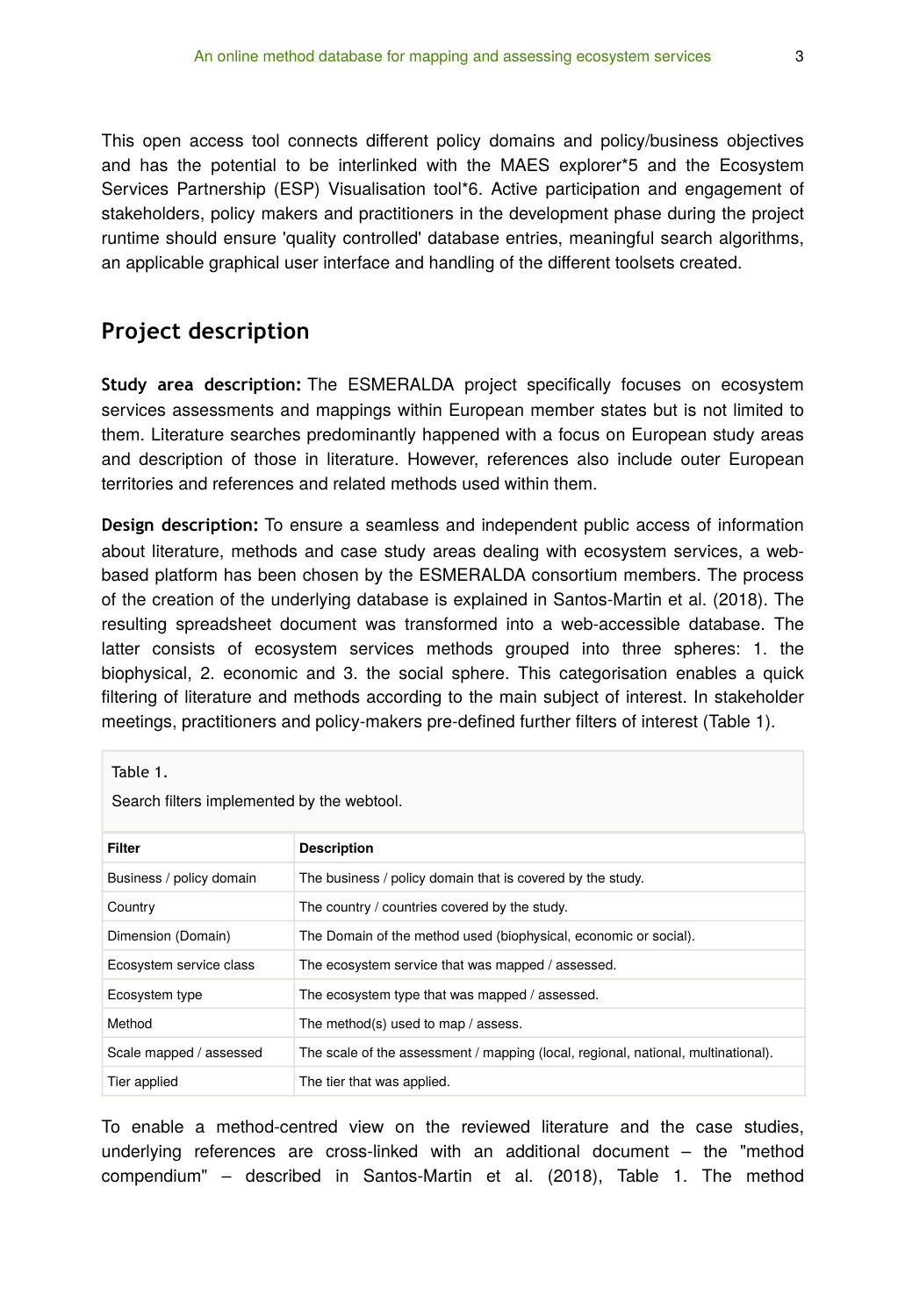compendium lists and describes each method in relation to their biophysical, economic and social sphere.

### **Datamodel**

While the data collection method and content of the database is described in detail in Santos-Martin et al. (2018), the setup of the database is explained here. The output of the aforementioned process was a spreadsheet document that needed to be transformed and normalised into a relational database model (Fig. 1).



The normalisation process resulted in three basic entities:

- 1. Study: Representing a case study with their referenced literature items and basic metadata like authors, year, title, DOI etc.
- 2. Method: A particular method from the method compendium (Santos-Martin et al. 2018), described with additional metadata such as domain (biophysical, economic, social).
- 3. Use of method: This constitutes the M:N relationship of methods and studies, containing attributes like ecosystem service assessed, tier, scale etc.

Moreover the dataset was further normalised by creating look-up tables on additional parameters – such as ecosystem types or ecosystem services. Finally, the spreadsheet document was imported into a SQL database for web-enabling storage, data input and data retrieval.

### **Backend**

To ensure a smooth transition of the developed tool to its final hosting platform after the ESMERALDA lifetime, no backend has been set up. Instead, the Javascript-Library 'LokiJS'\*11 has been used. This is an in-memory Javascript database with "syncing" and persisting capabilities accessible via the client's internet browser. The choice was made under the hypothesis that the content of the compiled data is static by the end of the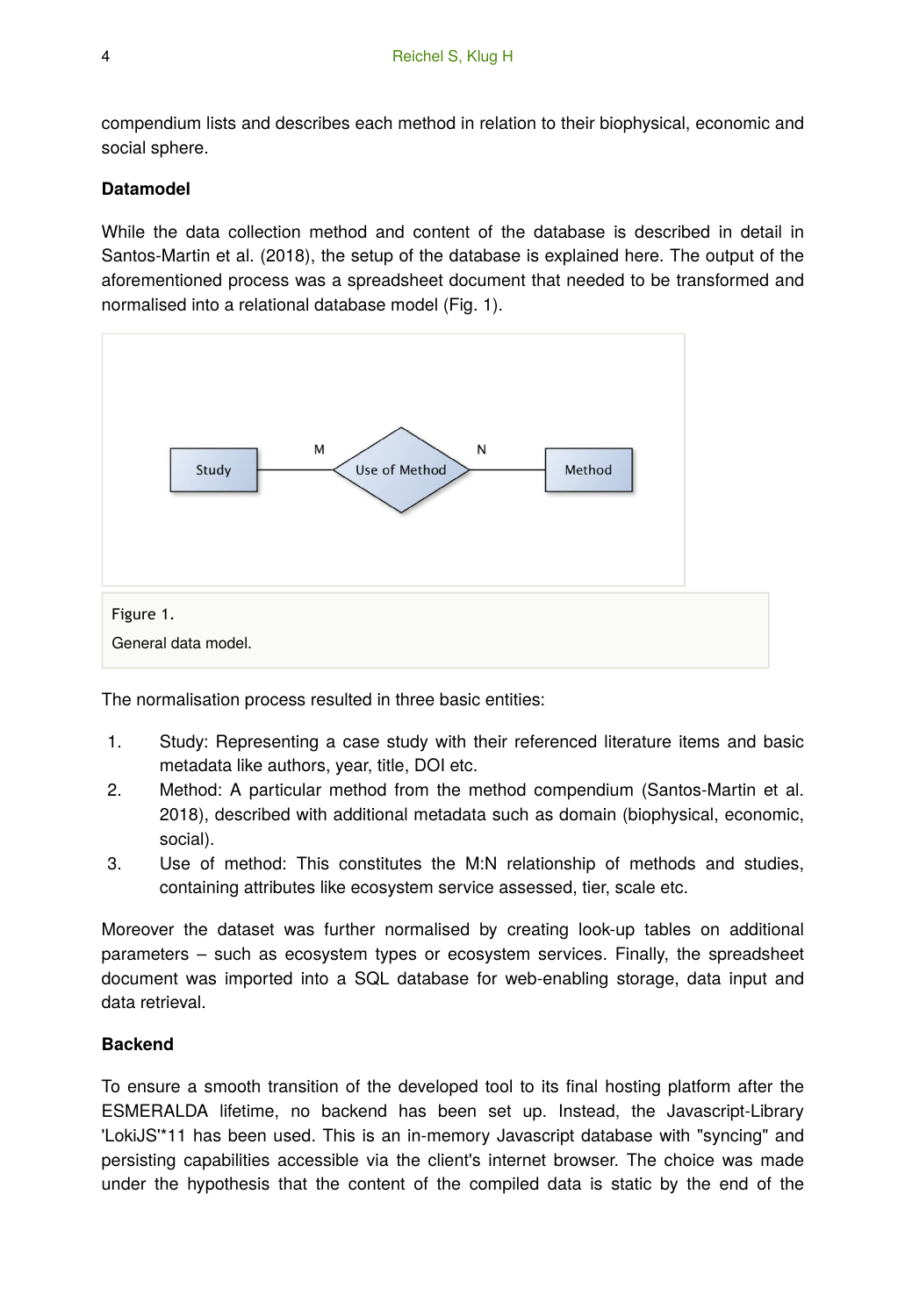ESMERALDA lifetime and the content is not supposed to be further updated or edited online in future. The data from the database used during development have been exported to a JavaScript Object Notation\*12 (JSON) format that can be directly read by the frontend.

#### **Frontend**

The frontend is based on Javascript/Typescript\*7 using the Angular framework\*8 for databinding and Bootstrap\*9 for visual components. The design of the graphical user interface uses the ESMERALDA corporate design. Besides an entry page information and social media links, four entry points have been chosen from stakeholder workshops. ESMERALDA end users have tested these four entry points and provided feedback for the final version presented on the ESMERALDA Final Conference on 13 June 2018 in Brussels.

#### **Results**

The development of a user-friendly graphical user interface (GUI) for searching ecosystem services assessments and mapping methods resulted in four main parts (Fig. 2).

| Ŧ<br>in.<br>G <sub>2</sub> |                                                                                                                                                                                                                                                                        |                             |                                                                                                   |
|----------------------------|------------------------------------------------------------------------------------------------------------------------------------------------------------------------------------------------------------------------------------------------------------------------|-----------------------------|---------------------------------------------------------------------------------------------------|
|                            | Welcome to the MAES Methods Explorer<br>On this website you can explore the ESMERALDA methods database. The Purpose of this database it to collect the majority of available methods to map and assess ecosystem services. Its aim is also to link those methods to sp | well as ecosystem services. |                                                                                                   |
| <b>SMERALDA</b>            | Methods & Case Studies<br>Learn more about the methods and explore our case study booklets.                                                                                                                                                                            |                             | Search ESMERALDA database<br>Search the ESMERALDA database for case study literature and methods. |
|                            | explore methods & case studies<br>Policy & business questions<br>Use policy or business question as a starting point to explore the database.                                                                                                                          |                             | search database<br>Tiers<br>Use "tiers" as starting point to explore our database.                |
|                            | explore business / policy questions                                                                                                                                                                                                                                    |                             | explore tiers                                                                                     |
|                            | This project receives funding from the European Union's Horizon 2020 research and innovation programme under grant agreement No 642007                                                                                                                                 |                             |                                                                                                   |
| Figure 2.                  |                                                                                                                                                                                                                                                                        |                             |                                                                                                   |
|                            | Entry points for the ESMERALDA database query                                                                                                                                                                                                                          |                             |                                                                                                   |

The option "Search ESMERALDA database" opens the search mask with filtering options (Fig. 3). The search mask is subdivided into two columns. The left column comprises the user defined search parameters, while the right column instantly displays the matching results. Searches can apply to either 372 literature references or 42 methods that match the search parameters. Additionally, a free text filter (quick filter) searches keywords in the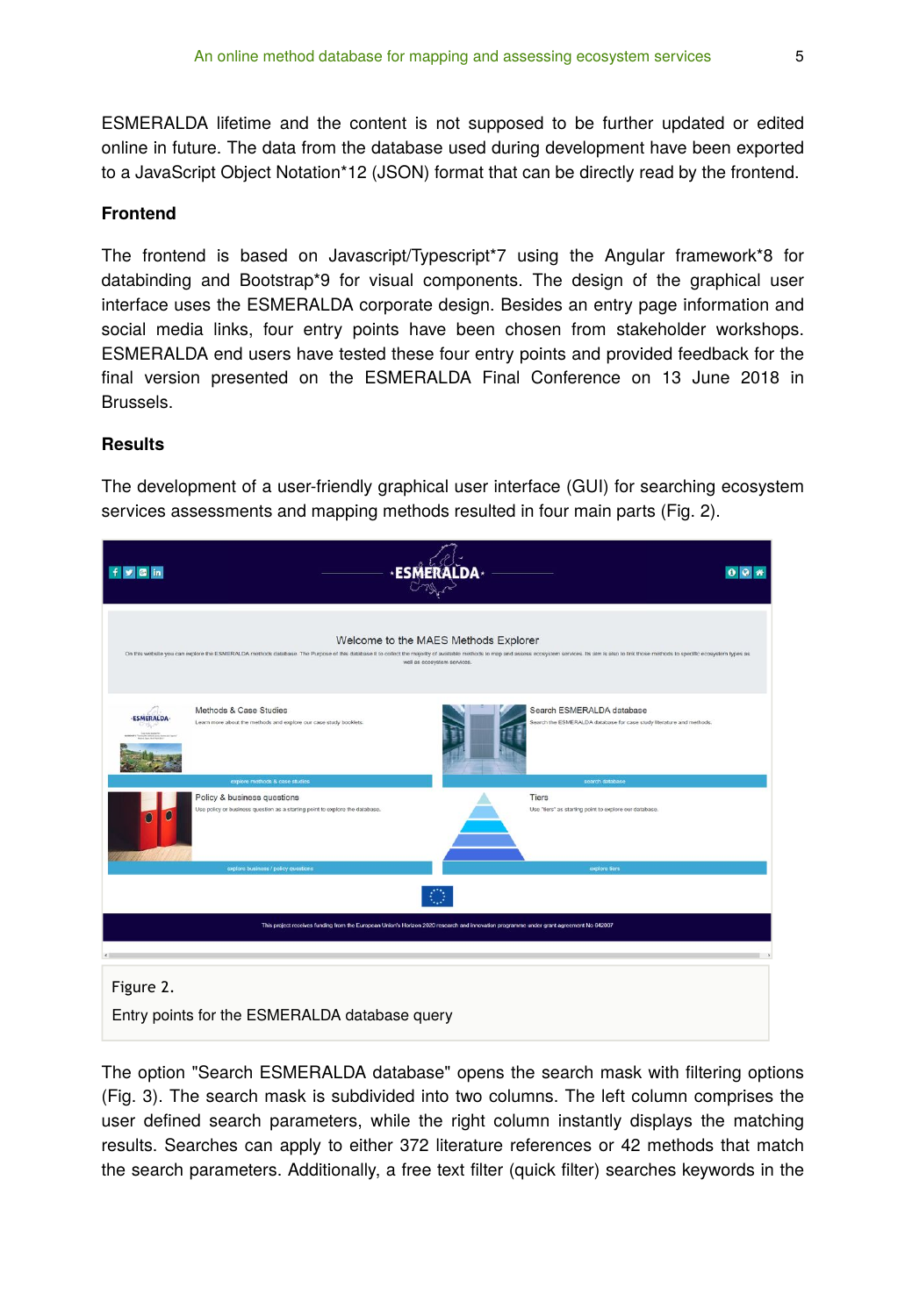title and author section. All of these filters can be switched on and off individually. They offer options to either match all selected values (AND) or any selected value (OR).

| <b>G</b> in                         |                                                                                          |                                                                                                                                                                                                                                                                                                                                                                                                                                                                 |                                |
|-------------------------------------|------------------------------------------------------------------------------------------|-----------------------------------------------------------------------------------------------------------------------------------------------------------------------------------------------------------------------------------------------------------------------------------------------------------------------------------------------------------------------------------------------------------------------------------------------------------------|--------------------------------|
| + back to home page                 |                                                                                          |                                                                                                                                                                                                                                                                                                                                                                                                                                                                 |                                |
|                                     | <b>ESMERALDA DATABASE</b><br>clicking on the "add filter" button.<br>the chosen filters. | Here you can search the ESMERALDA database. There are two result types you can search for: Methods or Literature. On the left side you can adjust the search filters. A quick filter that searches in the title is always avai<br>When searching for methods, opening a method will show you literature items that used it in the context that is described by the search filters. When searching for literature the result will show you literature and in the |                                |
| search filters                      | database                                                                                 | search results 372 tem(s) found                                                                                                                                                                                                                                                                                                                                                                                                                                 |                                |
|                                     |                                                                                          | (Ongoing) Preliminary titel: Land use and drinking water purification: a valuation study from Sweden. - Westling N. et al ()                                                                                                                                                                                                                                                                                                                                    | $\rightarrow$                  |
| C Literature O Methods quick filter | add filter                                                                               | A European assessment of the provision of ecosystem services towards an atlas of ecosystem services - Maes, J. et al. (2011)<br>A OIS plug-in for Bayesian belief networks: Towards a transparent software framework to assess and visualise uncertainties in ecosystem                                                                                                                                                                                         | $\rightarrow$<br>$\rightarrow$ |
|                                     | Dimension<br>Country                                                                     | - Landuxf, D. et al. (2015)<br>ploration of the relationships between human health, social deprivation and ecosystem services: The case of Wales, UK -<br>1 Petropoulo, G. P. (2013)                                                                                                                                                                                                                                                                            | $\rightarrow$                  |
|                                     | Ecosystem type<br>Abiotic ecosystem service class                                        | isessment of Urban Ecosystem Services in Central European Urban areas. A Methodological Outline with Examples from<br>ins) and Poznań (Poland) - Zepp, H. et al. (2016)                                                                                                                                                                                                                                                                                         | $\rightarrow$                  |
|                                     | Biotic ecosystem service class<br>Policy Domain                                          | ecosystem services mapping tools for their potential to support planning and decision-making on a local scale. - Vorstius, A. C. ><br>(2015)<br>the assessment of ecosystem goods and services; a case study on lowtand floodplains in England - Posthumus, H, et al. (2010) 3                                                                                                                                                                                  |                                |
|                                     | Policy Objective<br><b>Business Objective</b>                                            | the assessment of ecosystem goods and services; a case study on lowtand floodplains in England - Posthumus, H. et al. (2010) >                                                                                                                                                                                                                                                                                                                                  |                                |
|                                     | Scale of mapping / assessment<br>Tier applied                                            | hal value function for natural areas - Koetse, M. J. et al. (2017).<br>coastal recreation values: Results from a spatially explicit meta-analysis. - Ghermandi, A. and Nunes, P.A.L.D. (2013).                                                                                                                                                                                                                                                                  | ,<br>$\rightarrow$             |

Screenshot showing the search result page. On the left, the search filters can be configured and the right column shows the entries that match the filter.

To ease the entry for new users, three further options have been pre-configured (Fig. 2):

- Methods & Case Studies
- Policy & business questions
- **Tiers**

Pre-configured search parameters help integrating additional ESMERALDA products. Amongst them are case study booklets e.g. the example from Czech Republic in (Fig. 4). While the booklet gives detailed and comprehensive information about the use case, users can find similar items in the database. This helps the user to find either other applications for a given method in a specific context or other methods that have been used in a specific context. The result view is subject for further investigation and enables end-user tailoring towards their demands using the given filters (Fig. 5). Selecting a fact sheet in the search mask results in pre-configured results showing the assessed ecosystem services, scales and location of the case studies described in the fact sheet. This enables end-users to find items of interest being similar to the case study described.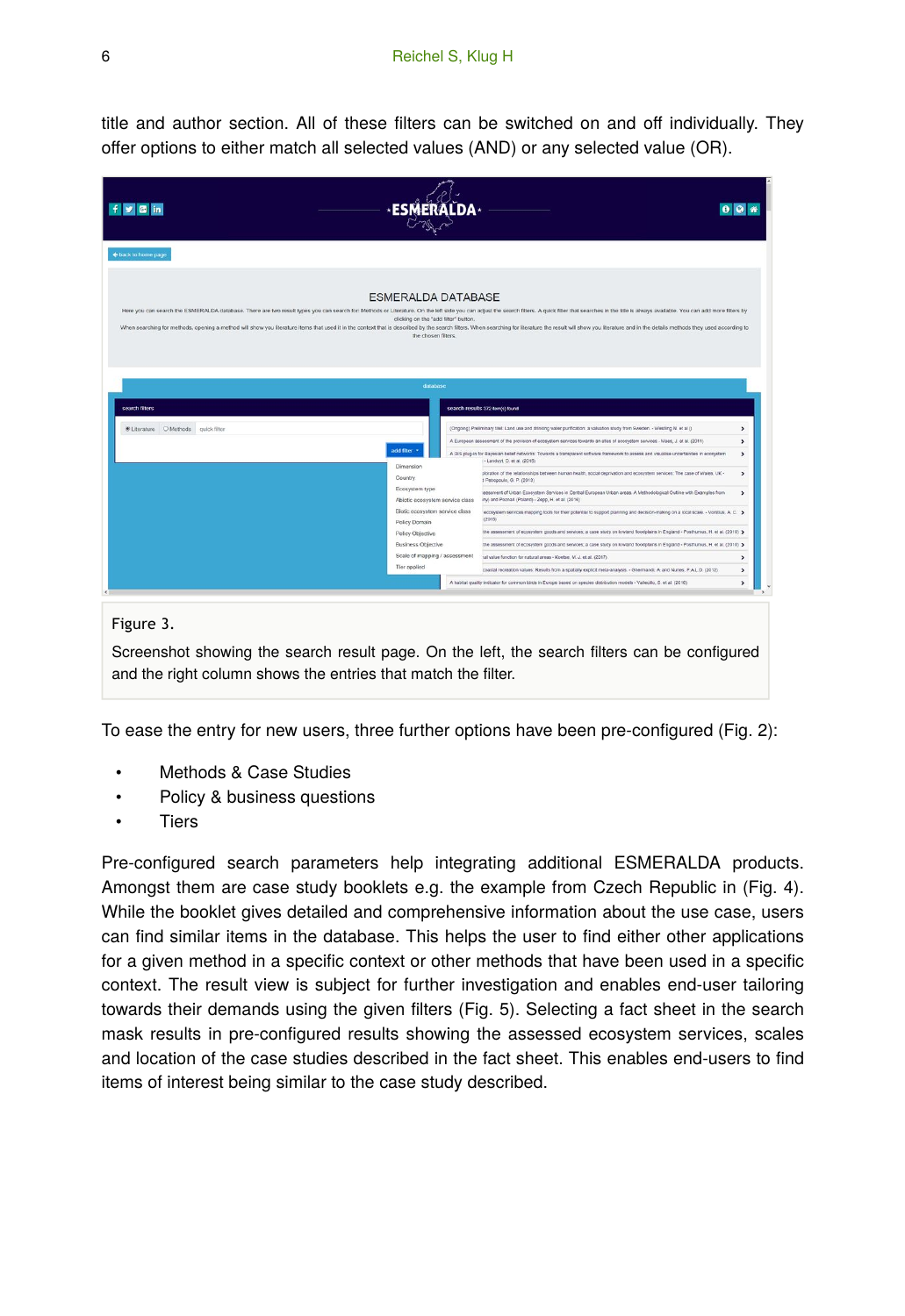| + back to home page                                                                            |                                                                                                                                                                                                                                                                                                                                                                                                                                                                                                                                                                          |                       |
|------------------------------------------------------------------------------------------------|--------------------------------------------------------------------------------------------------------------------------------------------------------------------------------------------------------------------------------------------------------------------------------------------------------------------------------------------------------------------------------------------------------------------------------------------------------------------------------------------------------------------------------------------------------------------------|-----------------------|
|                                                                                                | Methods and Case Studies<br>Here you can browse through methods and case study fact sheets and learn more on how methods have been applied. Each method provides a short description. If you want to know more, visit the MAES-Explorer methods' documenta<br>all methods are descripbed in detail. We also link to method factsheets from the OpenNESS project. Where ESMERALDA methods have a direct counterpart a link to that factsheet is provided to offer more information.<br>To find out more about the case studies visit the MAES-Explorer case study section |                       |
| Czech Republic Pilot National Assessment of ES                                                 | ESMERALDA methods<br><b>ESMERALDA case study booklets</b>                                                                                                                                                                                                                                                                                                                                                                                                                                                                                                                | $\checkmark$          |
| find similar items in database                                                                 | Presented at: WORKSHOP 3: "Testing the methods across Europe" held in Prague, Czech Republic, 26-29 September 2016<br>This Czech pilot ES assessment and mapping followed the worldwide mainstreaming and establishment of global and sub-global assessments within the framework of the Millennium Ecosystem Assessment (MA) in order to substantia<br>knowledge on the state of the environment and the sustainable management of natural capital in the Czech Republic.<br><b>Diview Case Study Booklet</b>                                                           |                       |
| Mapping ES dynamics in an agricultural landscape in Germany                                    |                                                                                                                                                                                                                                                                                                                                                                                                                                                                                                                                                                          | $\rightarrow$         |
| Mapping marine ES in Latvia                                                                    |                                                                                                                                                                                                                                                                                                                                                                                                                                                                                                                                                                          | $\rightarrow$         |
| Assessing and mapping ES in the mosaic landscapes of the Maltese Islands                       |                                                                                                                                                                                                                                                                                                                                                                                                                                                                                                                                                                          | $\lambda$             |
| ES in Polish urban areas                                                                       |                                                                                                                                                                                                                                                                                                                                                                                                                                                                                                                                                                          | $\rightarrow$         |
| BALA - Biodiversity of Arthropods from the Laurisiva of Azores, Portugal                       |                                                                                                                                                                                                                                                                                                                                                                                                                                                                                                                                                                          | $\lambda$             |
| Mapping and assessment of ES in Central Balkan area in Bulgaria at multiple scales             |                                                                                                                                                                                                                                                                                                                                                                                                                                                                                                                                                                          | $\rightarrow$         |
| Spanish National Ecosystem Assessment<br>Mapping green infrastructures and their ES in Antwerp |                                                                                                                                                                                                                                                                                                                                                                                                                                                                                                                                                                          | $\,$<br>$\rightarrow$ |
| ES mapping and assessment for urban planning in Trento                                         |                                                                                                                                                                                                                                                                                                                                                                                                                                                                                                                                                                          |                       |
|                                                                                                |                                                                                                                                                                                                                                                                                                                                                                                                                                                                                                                                                                          | $\rightarrow$         |

#### Figure 4.

Screenshot showing the case study fact sheets that can be accessed via the tool website. From here, a pre-configured search mask, specific to the selected case-study booklet can be opened.

| f <sub>3</sub><br><b>a</b> in                          |                                                                                          |                                                                                                                                                                                                                                                                                                                                                                                                                                                                 | 098                            |
|--------------------------------------------------------|------------------------------------------------------------------------------------------|-----------------------------------------------------------------------------------------------------------------------------------------------------------------------------------------------------------------------------------------------------------------------------------------------------------------------------------------------------------------------------------------------------------------------------------------------------------------|--------------------------------|
| + back to home page                                    |                                                                                          |                                                                                                                                                                                                                                                                                                                                                                                                                                                                 |                                |
|                                                        | <b>ESMERALDA DATABASE</b><br>clicking on the "add filter" button.<br>the chosen filters. | Here you can search the ESMERALDA database. There are two result types you can search for: Methods or Literature. On the left side you can adjust the search filters. A quick filter filters in the title is always available.<br>When searching for methods, opening a method will show you literature items that used it in the context that is described by the search filters. When searching for literature the result will show you literature and in the |                                |
|                                                        | database                                                                                 |                                                                                                                                                                                                                                                                                                                                                                                                                                                                 |                                |
| search filters                                         |                                                                                          | search results 6 needs) found                                                                                                                                                                                                                                                                                                                                                                                                                                   |                                |
| O Literature @ Methods quick filter                    |                                                                                          | Choice modelling (choice experiment, discrete choice modelling) (Economic)                                                                                                                                                                                                                                                                                                                                                                                      | $\rightarrow$                  |
| Country                                                | match any $\Theta$ every   select all $\Theta$ none   whove filter                       | Phenomenological models (Biophysical)<br>Replacement cost (Attenative cost method) (Economic)                                                                                                                                                                                                                                                                                                                                                                   | $\rightarrow$<br>$\rightarrow$ |
| use dropdown to select Country .*                      |                                                                                          | Spatial proxy methods (Biophysical)                                                                                                                                                                                                                                                                                                                                                                                                                             | $\,$                           |
| <b>B</b> Czech Republic                                |                                                                                          | State and transition model (Biophysical)                                                                                                                                                                                                                                                                                                                                                                                                                        | $\,$                           |
| Scale of Mapping / Assessment                          | match any $\alpha$ every   select all $\alpha$ none   mnove fiter                        |                                                                                                                                                                                                                                                                                                                                                                                                                                                                 |                                |
| use dropdown to select Scale of Mapping / Assessment + |                                                                                          |                                                                                                                                                                                                                                                                                                                                                                                                                                                                 |                                |
| <b>B</b> National                                      |                                                                                          |                                                                                                                                                                                                                                                                                                                                                                                                                                                                 |                                |
|                                                        | add filter =                                                                             |                                                                                                                                                                                                                                                                                                                                                                                                                                                                 |                                |
|                                                        |                                                                                          |                                                                                                                                                                                                                                                                                                                                                                                                                                                                 |                                |
|                                                        | <b>State</b>                                                                             |                                                                                                                                                                                                                                                                                                                                                                                                                                                                 |                                |
|                                                        |                                                                                          |                                                                                                                                                                                                                                                                                                                                                                                                                                                                 |                                |
|                                                        |                                                                                          |                                                                                                                                                                                                                                                                                                                                                                                                                                                                 |                                |
| Figure 5.                                              |                                                                                          |                                                                                                                                                                                                                                                                                                                                                                                                                                                                 |                                |

Tailoring down results of methods used at national level in Czech Republic.

Similar to the implementation of sections of the tiered approach and the policy questions, these pre-configurations are realised as Uniform Resource Locator (URL) parameters to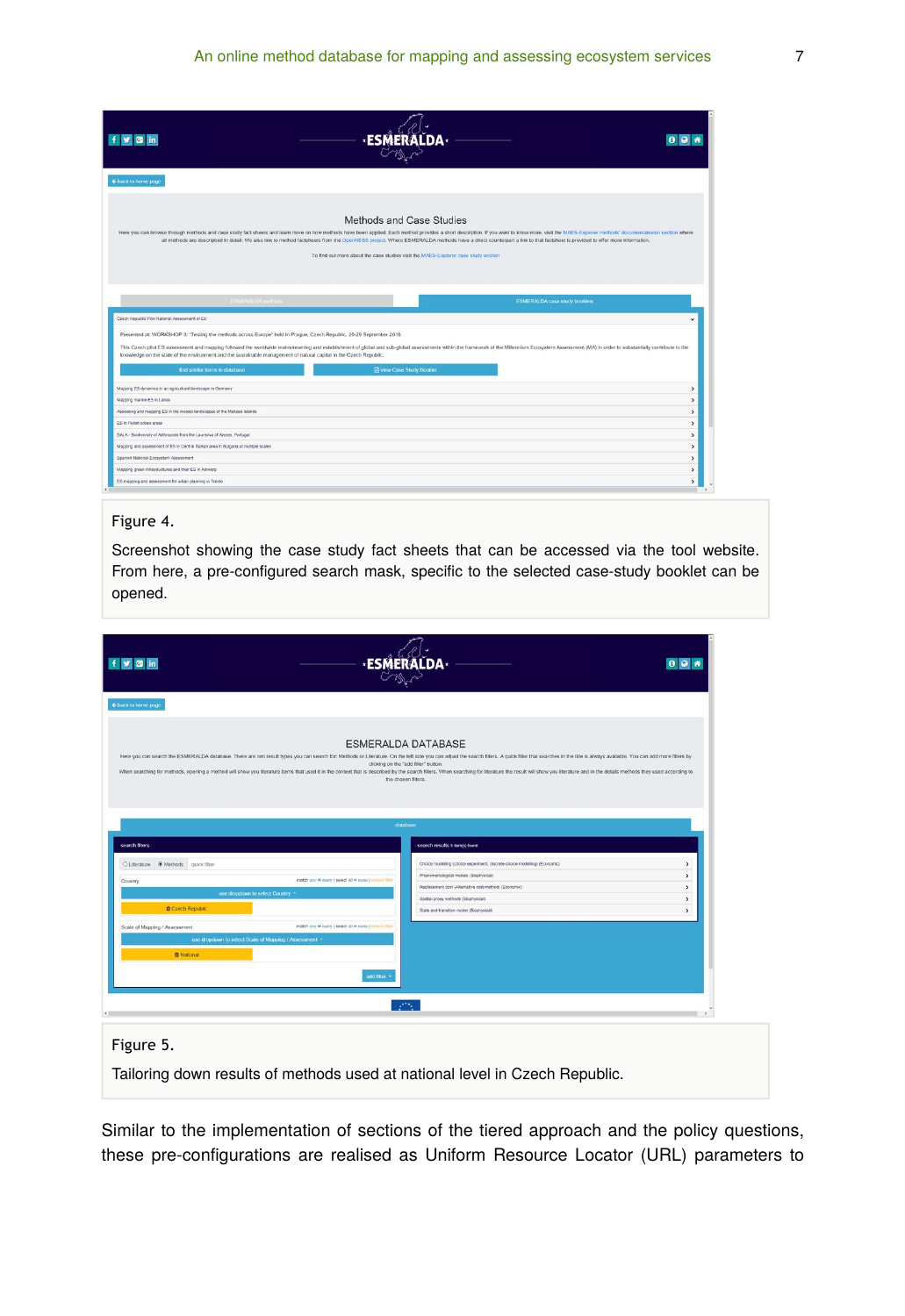the search mask. This parameterised web-link enables a pre-defined set of searches to be exchanged (e.g. via email) to third parties.

#### **Discussion and recommendations**

With scientists, practitioners, stakeholders and policy-makers involved, ESMERALDA was able to provide a web-based framework to enable public access to resources and descriptions of ecosystem services assessments and mappings. This includes descriptions of meaningful case study area examples, a collection of 372 peer-reviewed and grey literature references. It further lists fully described methods from three domains (biophysical, economic and socio-cultural) and applications that have been used to assess and map ecosystem services. Filtering and searching is possible through pre-defined keywords, enabling a tailored view to end-users demanded methods, case studies or further readings.

In this article, we have presented a web tool that enables interested users to browse the ESMERALDA methods database online on resources for ecosystem service assessments and mappings. We demonstrated flexible search filters that provide non-experienced users with pre-configured entry points into the datasets. The MME tool is open to more entry points, without changing the web-tool itself. Thus, to leverage the full potential of the tool and the database itself, further developments could include new entry points defined by end-users. These entry points might be considered in combination with a seamless integration of other community driven portals and tools. This seamless integration would require standardised and thus compatible interfaces at both server sides and a minimum of mandatory ISO 19115 metadata standard entries (ISO 2003). Implementation of a Catalogue Service Web (OGC 2007) with a related server infrastructure would also enable a consistent user management and capturing of further entries into the existing database after the ESMERALDA lifetime. Thus, without maintenance of the existing developments, the datasets will be outdated and soon useless. However, additional entries captured by users require a quality check by experts. Thus, time and money should be invested to ensure appropriate development into a sustainable ecosystem management infrastructure in future.

Having developed a solid infrastructure about case studies, methods and literature, linking spatio-temporal data and metadata would be desirable as a next step to enable direct linking from a case study to its data and implementation. This should go beyond a download service as presently implemented at the Ecosystem Service Partnership Service webpage\*10. State-of-the-art and INSPIRE (Directive 2007/2/EC) compliant is an on demand service, where datasets can be directly integrated into modelling environments. Thus, providing environmental information about methods and related dataset requirements, e.g. after the environmental information directive (Directive 2003/4/EC), are not enough. Modelling approaches should be developed as a cloud service where endusers not only receive written information about the method itself but are able to spatially process their ecosystem service potentials of interest with Web Processing Services (WPS) when connecting data, metadata and processing tools based on the methods listed in the tool (Castronova et al. 2013, Giuliani et al. 2012).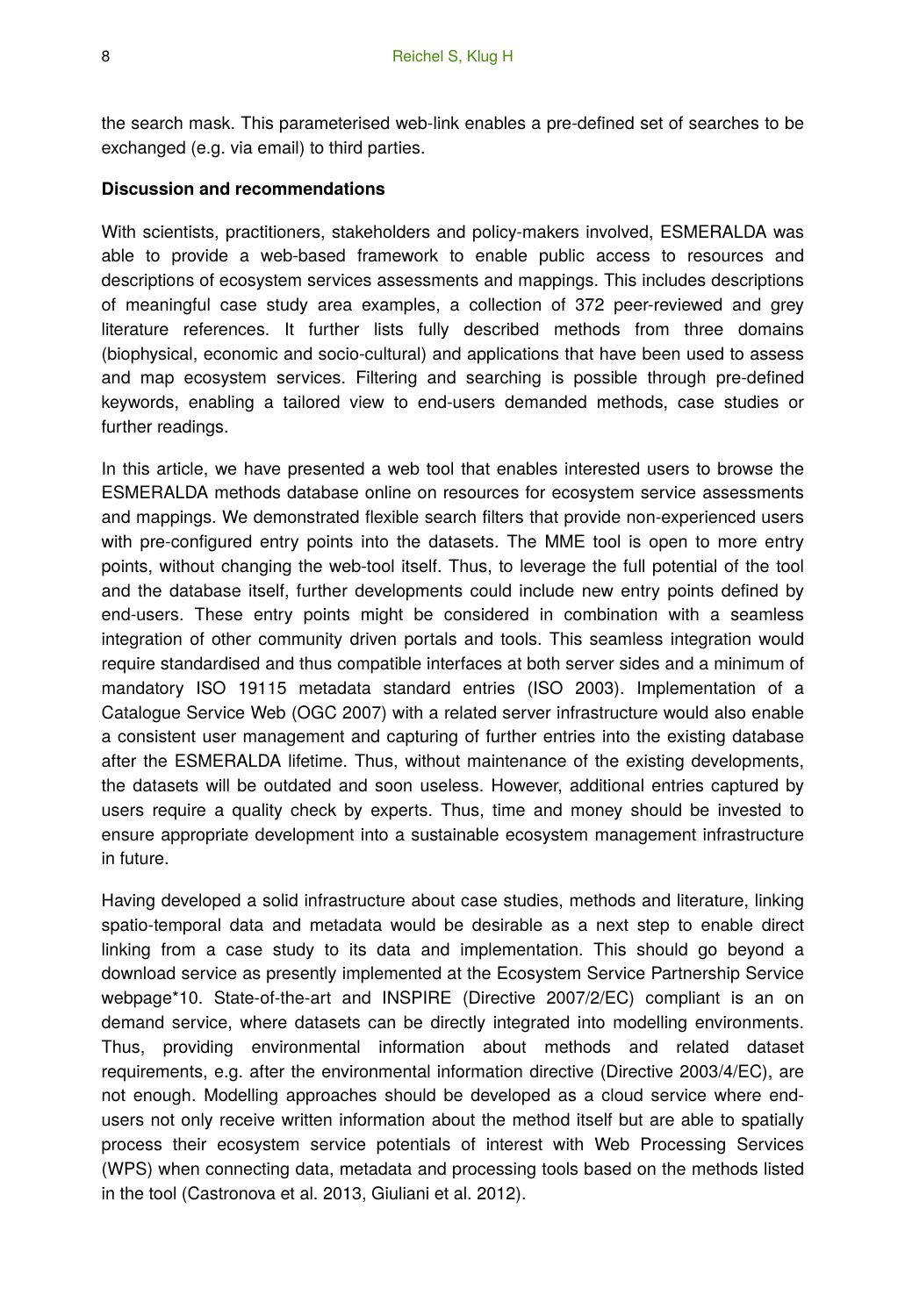Presently missing is the spatio-temporal view on the database resources. Spatial map interactions going beyond the visualisation of case study maps – as, for example, outlined by Bojovic et al. (2017) – have not been implemented. Moreover, the case study areas represented in ESMERALDA and OpenNESS are static and thus probably will not be updated in the future. Automated processing routines towards the selection of case study areas of interest from a map interface could solve the challenge. Kmoch et al. (2018) demonstrate that particular topic-related and location-related knowledge could be on demand extracted from publicly accessible journal articles. At the same time, case study information could link to metadata and data services, connected to ecosystem service methods implemented as WPS for on-demand processing. This would increase trust, credibility, reliability and repeatability of ecosystem services studies, since information about the data (metadata), the data itself, the processing routines and related results are subject to public review at any time. How this geoprocessing and transparent delivery of information can be done has been exemplified by Bertermann et al. (2014) and Bertermann et al. (2015). They provide an example for the estimation of very shallow geothermal energy potentials for the local and pan-European scale, based on many publicly available datasets, which are described in publicly accessible catalogues. However, on-demand cloud-based processing of these potentials have not been fully implemented by them.

Altogether, these recommendations could lead to a European Ecosystem Service Portal, where standardised web services are connected according to the role model from Klug and Kmoch (2014). Open Geospatial Consortium (OGC) standard compliant distributed web services on data (Web Feature Service, OGC (2010a), Web Coverage Service, OGC (2010b)), metadata (Catalogue Service Web) and publicly available WPS on ecosystem service models described in literature bear the potential for web-enabled ecosystem services assessments and mappings. Standard users on ecosystem services assessments and mapping would not need to set up their own computer environment, but use online tools. Data searches and data access could happen from office desktops, while cloud computers could use extendable computing resources.

#### **Outlook**

Decoupled spatial resources should be streamlined into an "Automated Geosynthesis", where Geosynthesis is committed to the combination of spatio-temporal components or elements on the Earth (e.g. soil, geology, water) to form an interconnected whole. Considering the sum as an entity greater than the amount of its single elements, the Geosynthesis should provide spatio-temporal improvements in the understanding of the processes and functions operating in landscapes in order to derive ecosystem services out of them. This refers not necessarily to environmental parameters only but also includes social and economic properties. Thus, in future, the focus should be not looking at one particular method but a combination of methods to be used for analyses. Once the methods provided in MMA become operational via web interfaces, the Automated Geosynthesis should deliver on-demand operational (web-)services and products that assemble publicly accessible geo-spatial information and ecosystem services methods from distributed Spatial Data Infrastructures (SDI) for complex analysis. Results should enhance and support the qualified decision-making process in a more efficient and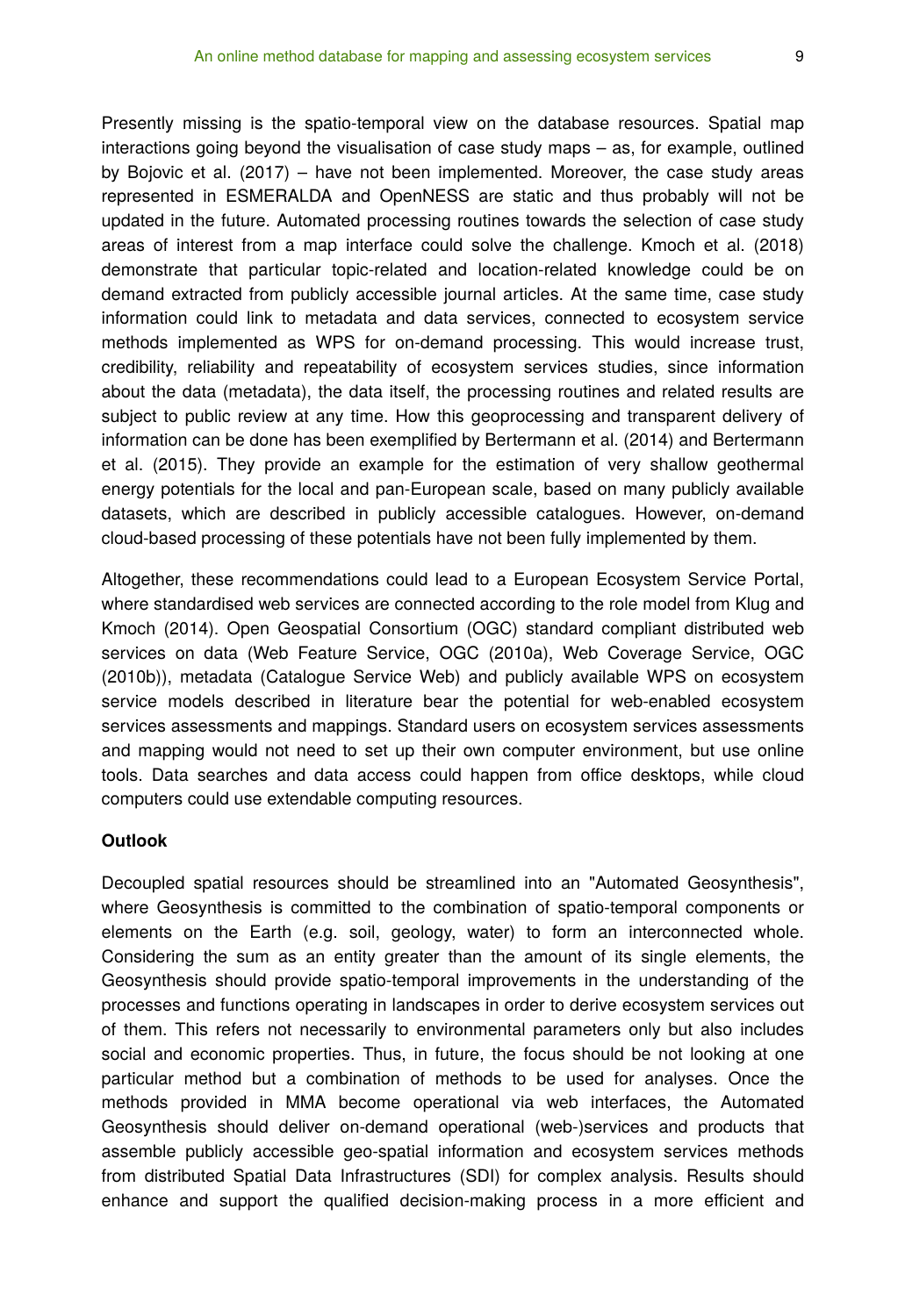effective way as manual desktop based assessments. Scattered spatio-temporal information is expected to be requested at the time needed, rather than previously copying (already outdated resources) from one source to another. Requests for information retrieval can be triggered either by human or automatically by changing (raster/vector) datasets or by near real-time operational sensors analysing the present state of the environment. Compared to hard copy offline information, the internet, as a fast, efficient and effective information distribution medium, offers sufficient capabilities to provide continuously updated and 'live' information on ecosystem services (supply and demand), as, for instance, started with the Ecosystem Service Partnership map viewer\*6(Drakou et al. (2015)). The Automated Geosynthesis uses available standardised services providing a benefit to already existing primary information pieces. Formulated rulesets and modelling procedures ensure temporal and stakeholder defined information supply. Due to standardised provision of previously uncompatible datasets, these can now be capitalised and provide the capacity for further cross-comparable analysis, e.g. as demonstrated with the CLIDB (Climate Database) and the NGMP (National Groundwater Monitoring Programme) database in New Zealand (Kmoch et al. (2016)).

### **Conclusion**

Based on the state-of-the-art possibilities, the innovations achieved with the MME database are minor, but compared to the project resources available for this task are of high importance. MME could operate as a starting point for further applied research, where the application of existing standards and to be derived ecosystem services standards are getting more into focus. Nevertheless, the unique selling point of the online tool is the collection of existing studies as an essential step to find methods most suitable for mapping and assessing ecosystems in a particular region at a specific scale.

**Funding:** This project receives funding from the European Union's Horizon 2020 research and innovation programme under grant agreement No 642007.

# **Web location (URIs)**

**Homepage:** <http://database.esmeralda-project.eu>

# **Technical specification**

**Platform:** Website **Programming language:** JavaScript, HTML **Operational system:** independent **Interface language:** English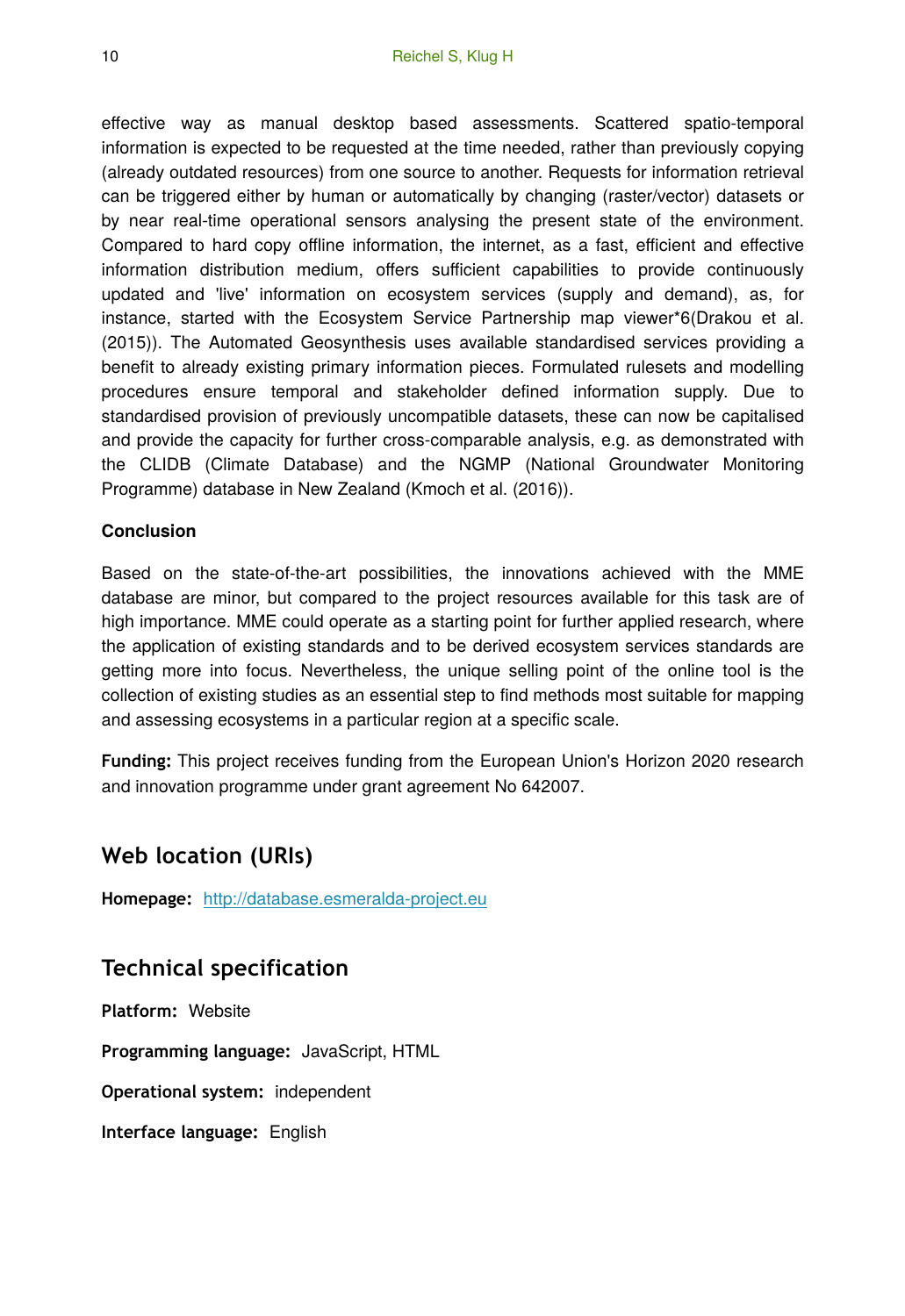# **Usage rights**

**Use license:** Open Data Commons Attribution License

### **Acknowledgements**

This project receives funding from the European Union's Horizon 2020 research and innovation programme under grant agreement No 642007.

### **References**

- Bertermann D, Klug H, Morper-Busch L, Bialas C (2014) Modelling vSGPs (very shallow geothermal potentials) in selected CSAs (case study areas). Energy 71: 226‑244. <https://doi.org/10.1016/j.energy.2014.04.054>
- Bertermann D, Klug H, Morper-Busch L (2015) A pan-European planning basis for estimating the very shallow geothermal energy potentials. Renewable Energy 75: 335‑347. <https://doi.org/10.1016/j.renene.2014.09.033>
- Bojovic D, Giupponi C, Klug H, Morper-Busch L, Cojocaru G, Schörghofer R (2017) An online platform supporting the analysis of water adaptation measures in the Alps. Journal of Environmental Planning and Management 1‑16. [https://](https://doi.org/10.1080/09640568.2017.1301251) [doi.org/10.1080/09640568.2017.1301251](https://doi.org/10.1080/09640568.2017.1301251)
- Castronova A, Goodall J, Elag M (2013) Models as web services using the Open Geospatial Consortium (OGC) Web Processing Service (WPS) standard. Journal Environmental Modelling & Software 41: 72‑83. [https://doi.org/10.1016/](https://doi.org/10.1016/j.envsoft.2012.11.010) [j.envsoft.2012.11.010](https://doi.org/10.1016/j.envsoft.2012.11.010)
- Costanza R, d'Arge R, de Groot R, Farber S, Grasso M, Hannon B, Limburg K, Naeem S, O'Neill R, Paruelo J, Raskin R, Sutton P, van den Belt M (1997) The value of the world's ecosystem services and natural capital. Nature 387: 253‑260. [https://](https://doi.org/10.1038/387253a0) [doi.org/10.1038/387253a0](https://doi.org/10.1038/387253a0)
- Costanza R, d`Arge R, de Groot R, Farber S, Grasso M, Hannon B, Limburg K, Naeem S, O'Neill R, Paruelo J, Raskin R, Sutton P, van den Belt M (1998) The value of the world's ecosystem services and natural capital. Ecologcial Economics 25: 3-15. [https://](https://doi.org/10.1016/S0921-8009(98)00020-2) [doi.org/10.1016/S0921-8009\(98\)00020-2](https://doi.org/10.1016/S0921-8009(98)00020-2)
- de Groot R (1992) Functions of Nature. Evaluation of nature in environmental planning and decision making. Wolters-Noordhoff, Groningen.
- Drakou EG, Crossman ND, Willemen L, Burkhard B, Palomo I, Maes J, Peedell S (2015) A visualization and data-sharing tool for ecosystem service maps: Lessons learnt, challenges and the way forward. Ecosystem Services 13: 134-140. [https://](https://doi.org/10.1016/j.ecoser.2014.12.002) [doi.org/10.1016/j.ecoser.2014.12.002](https://doi.org/10.1016/j.ecoser.2014.12.002)
- Dunford R, Harrison P, Smith A, Dick J, Barton D, Martin-Lopez B, Kelemen E, Jacobs S, Saarikoski H, Turkelboom F, Verheyden W, Hauck J, Antunes P, Aszalós R, Badea O, Baró F, Berry P, Carvalho L, Conte G, Czúcz B, Garcia Blanco G, Howard D, Giuca R, Gomez-Baggethun E, Grizetti B, Izakovicova Z, Kopperoinen L, Langemeyer J, Luque S, Lapola D, Martinez-Pastur G, Mukhopadhyay R, Roy SB, Niemelä J, Norton L,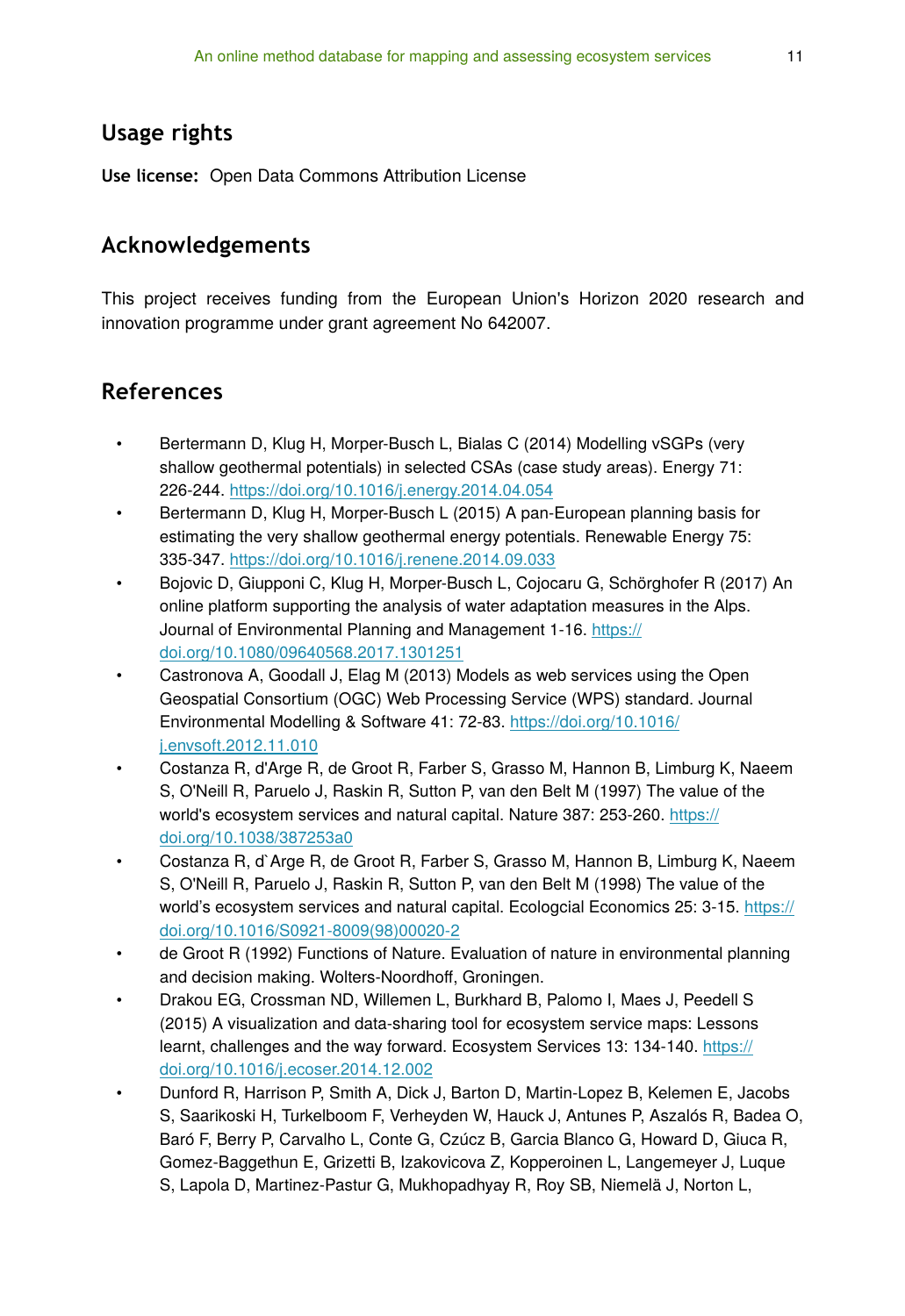Ochieng J, Odee D, Palomo I, Pinho P, Priess J, Rusch G, Saarela S, Santos R, van der Wal JT, Vadineanu A, Vári Á, Woods H, Yli-Pelkonen V (2018) Integrating methods for ecosystem service assessment: Experiences from real world situations. Ecosystem Services 29: 499‑514.<https://doi.org/10.1016/j.ecoser.2017.10.014>

- European Commission (2011) Our life insurance, Our Natural Capital: An EU Biodiversity Strategy to 2020. European Commission, Brussels. URL: [http://](http://ec.europa.eu/environment/nature/biodiversity/strategy/target2/index_en.htm) [ec.europa.eu/environment/nature/biodiversity/strategy/target2/index\\_en.htm](http://ec.europa.eu/environment/nature/biodiversity/strategy/target2/index_en.htm)
- Giuliani G, Nativi S, Lehmann A, Ray N (2012) WPS mediation: An approach to process geospatial data on different computing backends. Computers & Geosciences 47: 20‑33. <https://doi.org/10.1016/j.cageo.2011.10.009>
- Grêt-Regamey A, Weibel B, Kienast F, Rabe S, Zulian G (2015) A tiered approach for mapping ecosystem services. Ecosystem Services 13: 16-27. [https://doi.org/10.1016/](https://doi.org/10.1016/j.ecoser.2014.10.008) [j.ecoser.2014.10.008](https://doi.org/10.1016/j.ecoser.2014.10.008)
- Harrison P, Dunford R, Barton D, Kelemen E, Martín-López B, Norton L, Termansen M, Saarikoski H, Hendriks K, Gómez-Baggethun E, Czúcz B, García-Llorente M, Howard D, Jacobs S, Karlsen M, Kopperoinen L, Madsen A, Rusch G, van Eupen M, Verweij P, Smith R, Tuomasjukka D, Zulian G (2018) Selecting methods for ecosystem service assessment: A decision tree approach. Ecosystem Services 29: 481‑498. [https://](https://doi.org/10.1016/j.ecoser.2017.09.016) [doi.org/10.1016/j.ecoser.2017.09.016](https://doi.org/10.1016/j.ecoser.2017.09.016)
- ISO (2003) 19115-1 Geographic information -- Metadata. ISO, 140 pp.
- Jax K, Furman E, Saarikoski H, Barton D, Delbaere B, Dick J, Duke G, Görg C, Gómez-Baggethun E, Harrison P, Maes J, Pérez-Soba M, Saarela S, Turkelboom F, van Dijk J, Watt A (2018) Handling a messy world: Lessons learned when trying to make the ecosystem services concept operational. Ecosystem Services 29: 415-427. [https://](https://doi.org/10.1016/j.ecoser.2017.08.001) [doi.org/10.1016/j.ecoser.2017.08.001](https://doi.org/10.1016/j.ecoser.2017.08.001)
- Klug H, Kmoch A (2014) A SMART Groundwater Portal: An OGC web services framework for hydrology to improve data access and visualisation in New Zealand. Computers and Geosciences 69: 78‑86. <https://doi.org/10.1016/j.cageo.2014.04.016>
- Kmoch A, Klug H, Ritchie AH, Schmidt J, White P (2016) A Spatial Data Infrastructure Approach for the Characterization of New Zealand's Groundwater Systems. Transactions in GIS 20 (4): 626‑641.<https://doi.org/10.1111/tgis.12171>
- Kmoch A, Uuemaa E, Klug H, Cameron GS (2018) Enhancing Location-Related Hydrogeological Knowledge. ISPRS International Journal of Geo-Information 7 (4): . <https://doi.org/10.3390/ijgi7040132>
- OGC (2007) OpenGIS Catalogue Service Implementation Specification (ISO 19115), v2.0.2. The Open Geospatial Consortium (OGC), 219 pp. URL: [http://](http://www.opengeospatial.org/standards/is) [www.opengeospatial.org/standards/is](http://www.opengeospatial.org/standards/is)
- OGC (2010a) OpenGIS Web Feature Service 2.0 (ISO 19142) WFS v2.0. The Open Geospatial Consortium (OGC), 253 pp. URL: [http://www.opengeospatial.org/standards/](http://www.opengeospatial.org/standards/is) [is](http://www.opengeospatial.org/standards/is)
- OGC (2010b) OGC WCS 2.0 Interface Standard Core, v2.0. The Open Geospatial Consortium (OGC), 53 pp. URL: <http://www.opengeospatial.org/standards/is>
- Saarikoski H, Primmer E, Saarela S, Antunes P, Aszalós R, Baró F, Berry P, Blanko GG, Goméz-Baggethun E, Carvalho L, Dick J, Dunford R, Hanzu M, Harrison P, Izakovicova Z, Kertész M, Kopperoinen L, Köhler B, Langemeyer J, Lapola D, Liquete C, Luque S, Mederly P, Niemelä J, Palomo I, Pastur GM, Peri PL, Preda E, Priess J, Santos R, Schleyer C, Turkelboom F, Vadineanu A, Verheyden W, Vikström S, Young J (2018)